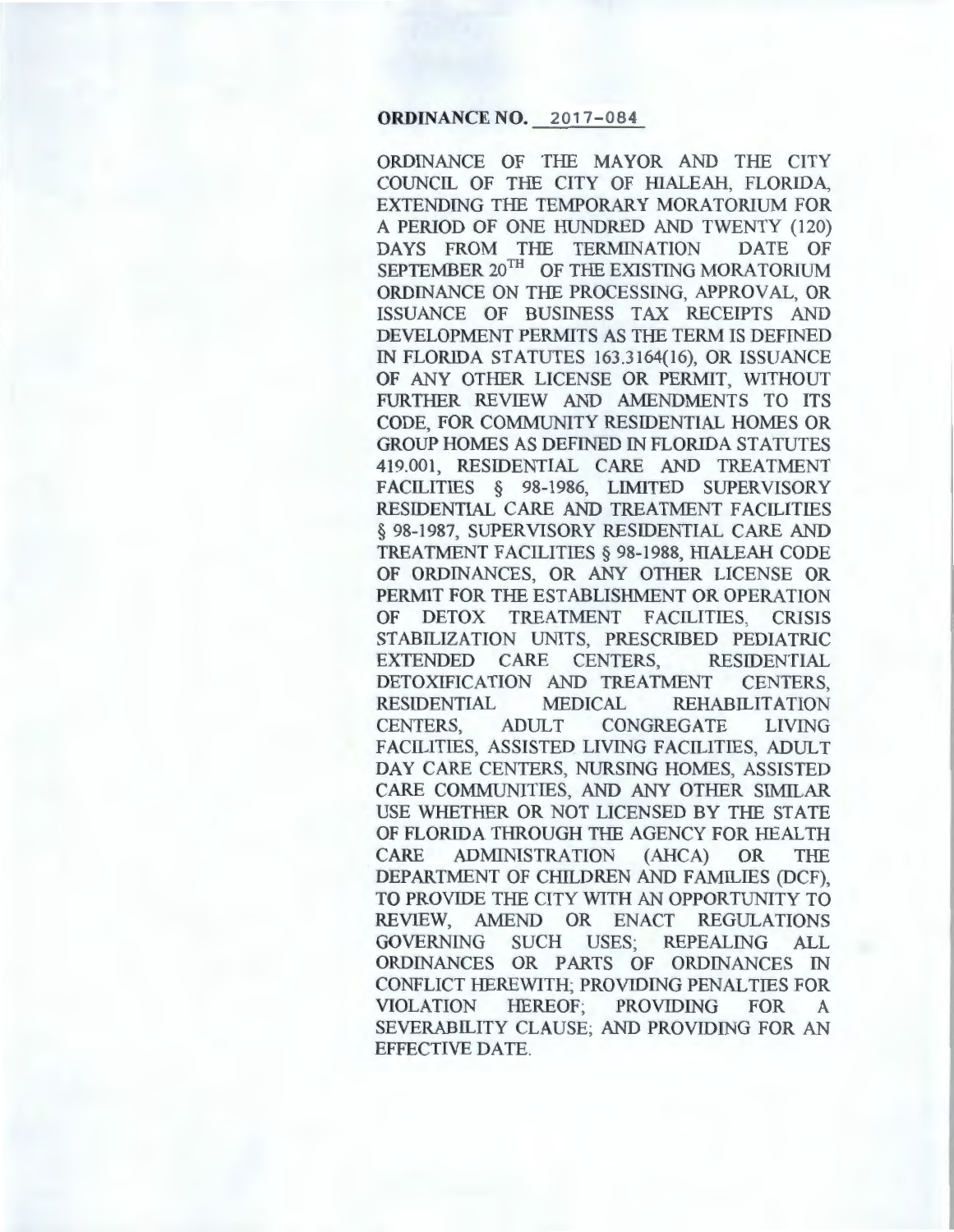### Ordinance **No.2Q17-084**  Page 2

**WHEREAS,** the Planning and Zoning Board at its meeting of October 25, 2017 recommended approval of this ordinance.

**WHEREAS, the City enacted ordinance no. 2017-019, on March 20<sup>th</sup> 2017, establishing** a moratorium on the titled uses for 180 days, and it is in the best interests of the City, to undertake further review to consider zoning and use regulations to protect both the uses subject to the moratorium, and the City's residents, businesses and visitors; and

**WHEREAS,** the City of Hialeah finds that the numerous array of Florida Statutes governing the uses identified in the title to this ordinance, and as may be licensed by AHCA or DCF, require reflection and study to consider appropriate legislation in the City as concerns these uses; and

**WHERAS,** it would be inimical and detrimental to the health, safety, welfare and orderly development and planning of the City to permit the processing and approval of development permits as the term is defined in Florida statutes 163 .3 164(16), or issuance of business tax receipts, or any other license or permit, without further review or amendments to its Code for such uses; and

**WHEREAS,** it is in the best interest of the City to extend the moratorium on these uses in order to update its code to provide for such uses.

NOW, THEREFORE, BE IT ORDAINED BY THE MAYOR AND THE CITY COUNCIL OF THE CITY OF HIALEAH, FLORIDA, THAT:

## **Section 1: Incorporation.**

The foregoing facts and recitations contained in the preamble to this ordinance are hereby adopted and incorporated by reference as if fully set forth herein.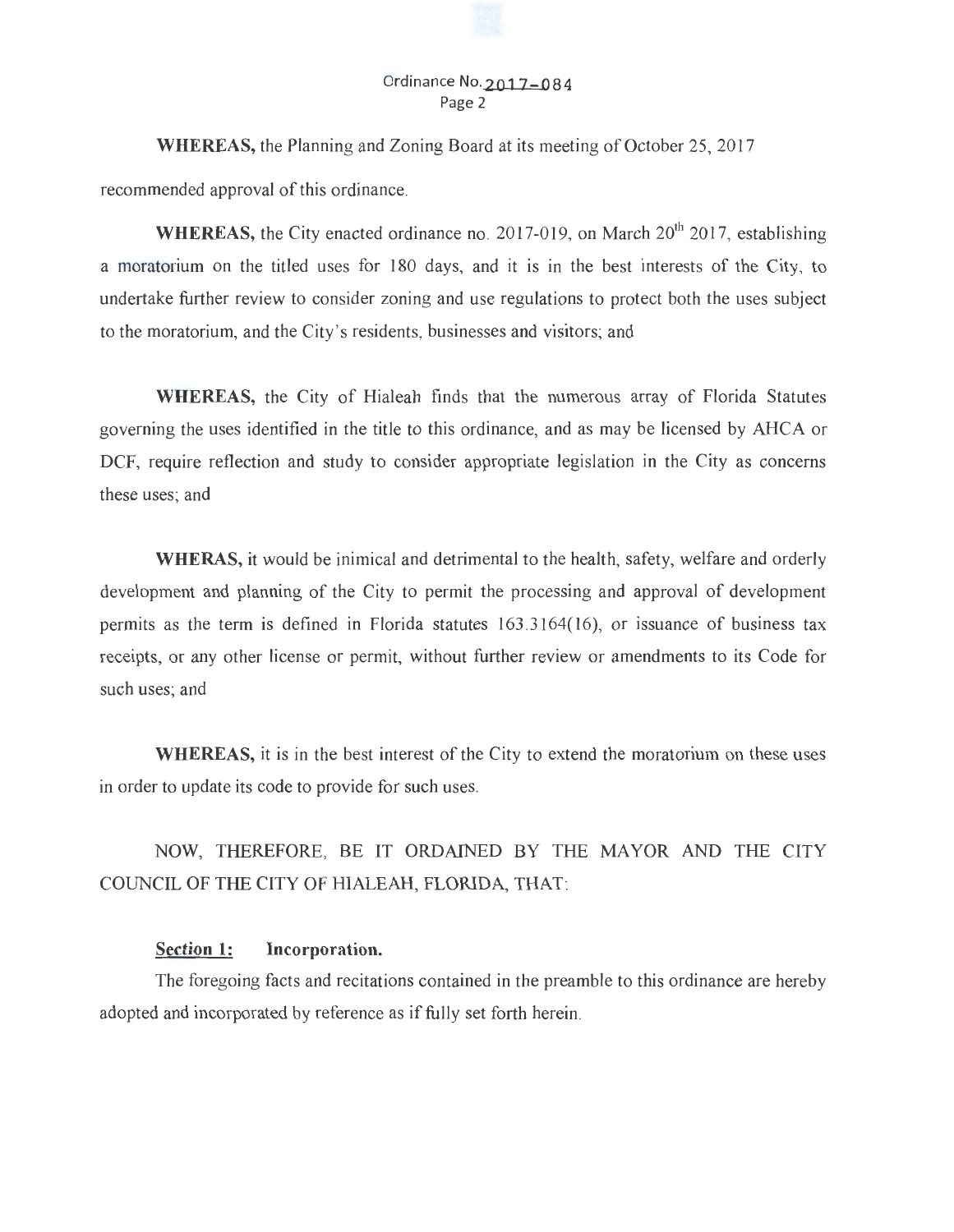# **Section 2: Moratorium Imposed and Duration.**

The City of Hialeah, Florida hereby extends the temporary moratorium under ordinance no. 2017-019, dated March 20<sup>th</sup> 2017, retroactively to the date of September 20<sup>th</sup> 2017, for an additional 120 days therefrom, on the processing, approval, or issuance of business tax receipts, and development permits as the term is defined in Florida statutes 163 .3164(16), or any other license or permit, in order to review and consider amendments of its existing regulations or new regulations or any other license or permit for the uses provided in the title to this ordinance to provide the city with an opportunity to review, consider, amend or enact new regulations governing such uses, unless the City rescinds or extends the moratorium by a subsequent ordinance, such uses more particularly described as:

Community residential homes or group homes as defined in Florida Statutes 419.001, residential care and treatment facilities § 98-1986, limited supervisory residential care and treatment facilities § 98-1987, supervisory residential care and treatment facilities § 98-1988, Hialeah Code of Ordinances, or any other license or permit for the establishment or operation of detox treatment facilities, crisis stabilization units, prescribed pediatric extended care centers, residential detoxification and treatment centers, residential medical rehabilitation centers, adult congregate living facilities, assisted living facilities, adult day care centers, nursing homes, assisted care communities, and any other similar use whether or not licensed by the State of Florida through the Agency for Health Care Administration (AHCA) or the Department of Children and Families (DCF).

#### **Section 3: Repeal of Ordinances in Conflict.**

All ordinances or parts of ordinances in conflict herewith are hereby repealed to the extent of such conflict.

#### **Section 4: Penalties.**

Any person, business, association, corporation, partnership or other legal entity who violates any of the provisions of this ordinance shall receive a civil penalty, up to a maximum of